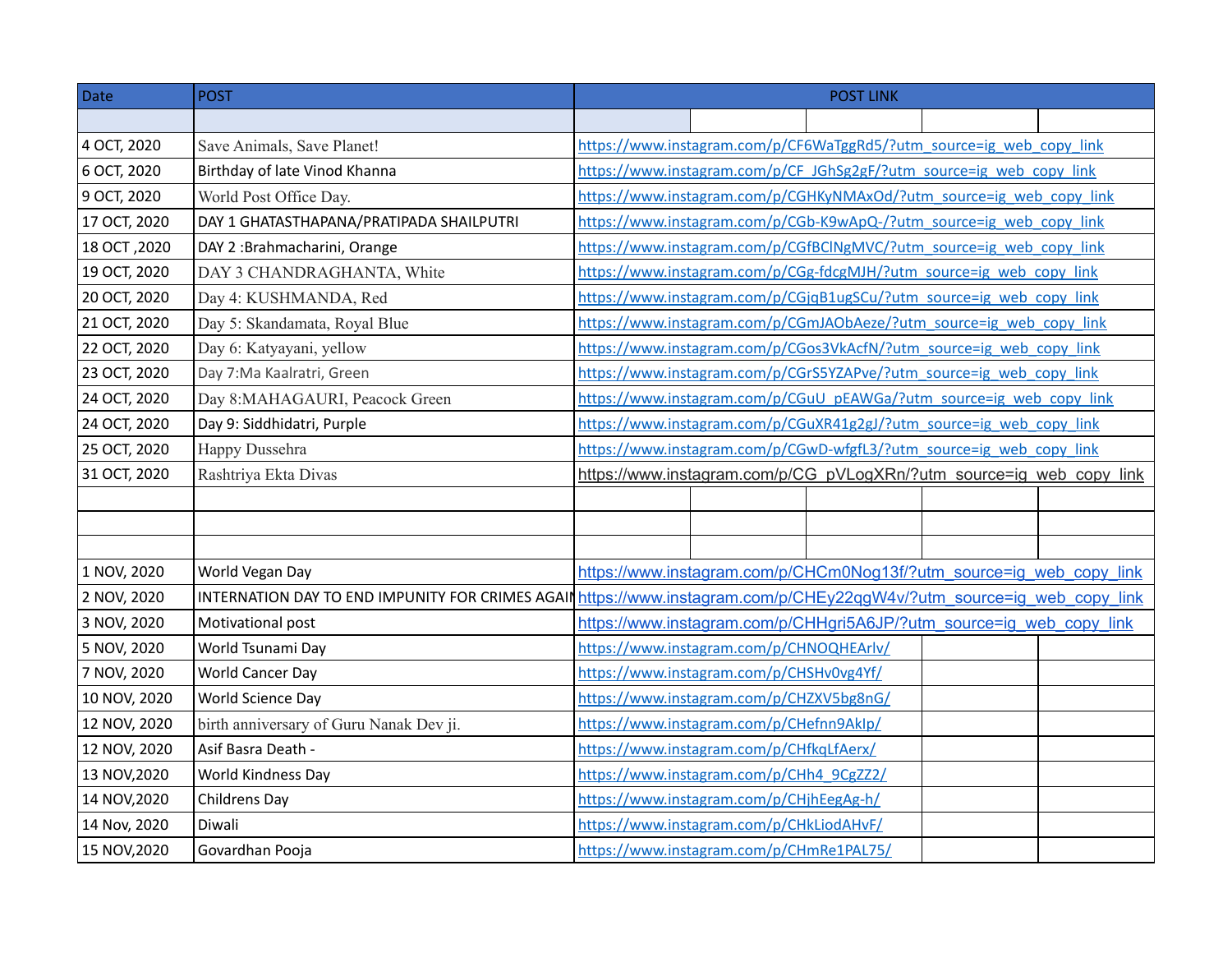| 16 NOV, 2020 | <b>Bhai Dooj</b>                                                                               | https://www.instagram.com/p/CHo1ibUAEkb/ |  |  |  |  |
|--------------|------------------------------------------------------------------------------------------------|------------------------------------------|--|--|--|--|
| 19 NOV, 2020 | INTERNATIONAL MENS DAY                                                                         | https://www.instagram.com/p/CHxFJyHAgqc/ |  |  |  |  |
| 20 NOV, 2020 | Chhath Puja                                                                                    | https://www.instagram.com/p/CHzYLa8AhVz/ |  |  |  |  |
| 25 NOV, 2020 | International Day for the Elimination of Violence aga https://www.instagram.com/p/CIAEZ72AoPe/ |                                          |  |  |  |  |
| 26 NOV, 2020 | NATIONAL LAW DAY                                                                               | https://www.instagram.com/p/CICd3RZg6lK/ |  |  |  |  |
|              |                                                                                                |                                          |  |  |  |  |
|              |                                                                                                |                                          |  |  |  |  |
| 1 DEC, 2020  | <b>WORLD AIDS DAY</b>                                                                          | https://www.instagram.com/p/CIQKpCHga2F/ |  |  |  |  |
| 10 DEC, 2020 | HUMAN RIGHTS DAY                                                                               | https://www.instagram.com/p/CImiT0egdcW/ |  |  |  |  |
| 11 DEC, 2020 | INTERNATIONAL MOUNTAIN DAY                                                                     | https://www.instagram.com/p/ClpSBQXAFy6/ |  |  |  |  |
| 11 DEC, 2020 | <b>WORLD CHILDRENS DAY</b>                                                                     | https://www.instagram.com/p/ClqGLRMAIIR/ |  |  |  |  |
| 14 DEC, 2020 | WORLD ENERGY CONSERVATION DAY                                                                  | https://www.instagram.com/p/ClxSYvJAUTn/ |  |  |  |  |
| 15 DEC, 2020 | INTERNATIONAL TEA DAY                                                                          | https://www.instagram.com/p/CI0QXV_AVqb/ |  |  |  |  |
| 16 DEC, 2020 | VICTORY DAY OF BANGLADESH                                                                      | https://www.instagram.com/p/CI2MZKOAeVW/ |  |  |  |  |
| 19 DEC, 2020 | <b>GOA LIBERATION DAY</b>                                                                      | https://www.instagram.com/p/Cl99AgIAIkK/ |  |  |  |  |
| 22 DEC, 2020 | NATIONAL MATHEMATICS DAY                                                                       | https://www.instagram.com/p/CJGbb4tACsL/ |  |  |  |  |
| 23 DEC, 2020 | <b>KISAN DIVAS</b>                                                                             | https://www.instagram.com/p/CJIR_wQAnT3/ |  |  |  |  |
| 24 DEC, 2020 | NATIONAL CONSUMER DAY                                                                          | https://www.instagram.com/p/CJKybj4gyD / |  |  |  |  |
| 25 DEC, 2020 | <b>CHRISTMAS DAY</b>                                                                           | https://www.instagram.com/p/CJNTFuzgYZD/ |  |  |  |  |
|              |                                                                                                |                                          |  |  |  |  |
| 01 JAN, 2021 | <b>NEW YEAR</b>                                                                                | https://www.instagram.com/p/CJfXUJ1ANc-/ |  |  |  |  |
| 12 JAN, 2021 | NATIONAL YOUTH DAY                                                                             | https://www.instagram.com/p/CJ7Wm42AUkM/ |  |  |  |  |
| 13 JAN, 2021 | <b>LOHRI</b>                                                                                   | https://www.instagram.com/p/CJ-jebzgalY/ |  |  |  |  |
| 14 JAN, 2021 | <b>MAKAR SANKRANTI</b>                                                                         | https://www.instagram.com/p/CKBAt7PA0LN/ |  |  |  |  |
| 15 JAN, 2021 | <b>INDIAN ARMY DAY</b>                                                                         | https://www.instagram.com/p/CKD96I2gihG/ |  |  |  |  |
| 20 JAN, 2021 | <b>GURU GOVIND SINGH JAYANTI</b>                                                               | https://www.instagram.com/p/CKQYISTgcRu/ |  |  |  |  |
| 23 JAN, 2021 | SUBHASH CHANDRA BOSE BIRTH ANNIVERSARY                                                         | https://www.instagram.com/p/CKXwK_RAGjd/ |  |  |  |  |
| 26 JAN, 2021 | <b>REPUBLIC DAY</b>                                                                            | https://www.instagram.com/p/CKffYzggnyR/ |  |  |  |  |
|              |                                                                                                |                                          |  |  |  |  |
|              |                                                                                                |                                          |  |  |  |  |
| 2 FEB, 2021  | WORLD WETLANDS DAY                                                                             | https://www.instagram.com/p/CKyJIIpAvIO/ |  |  |  |  |